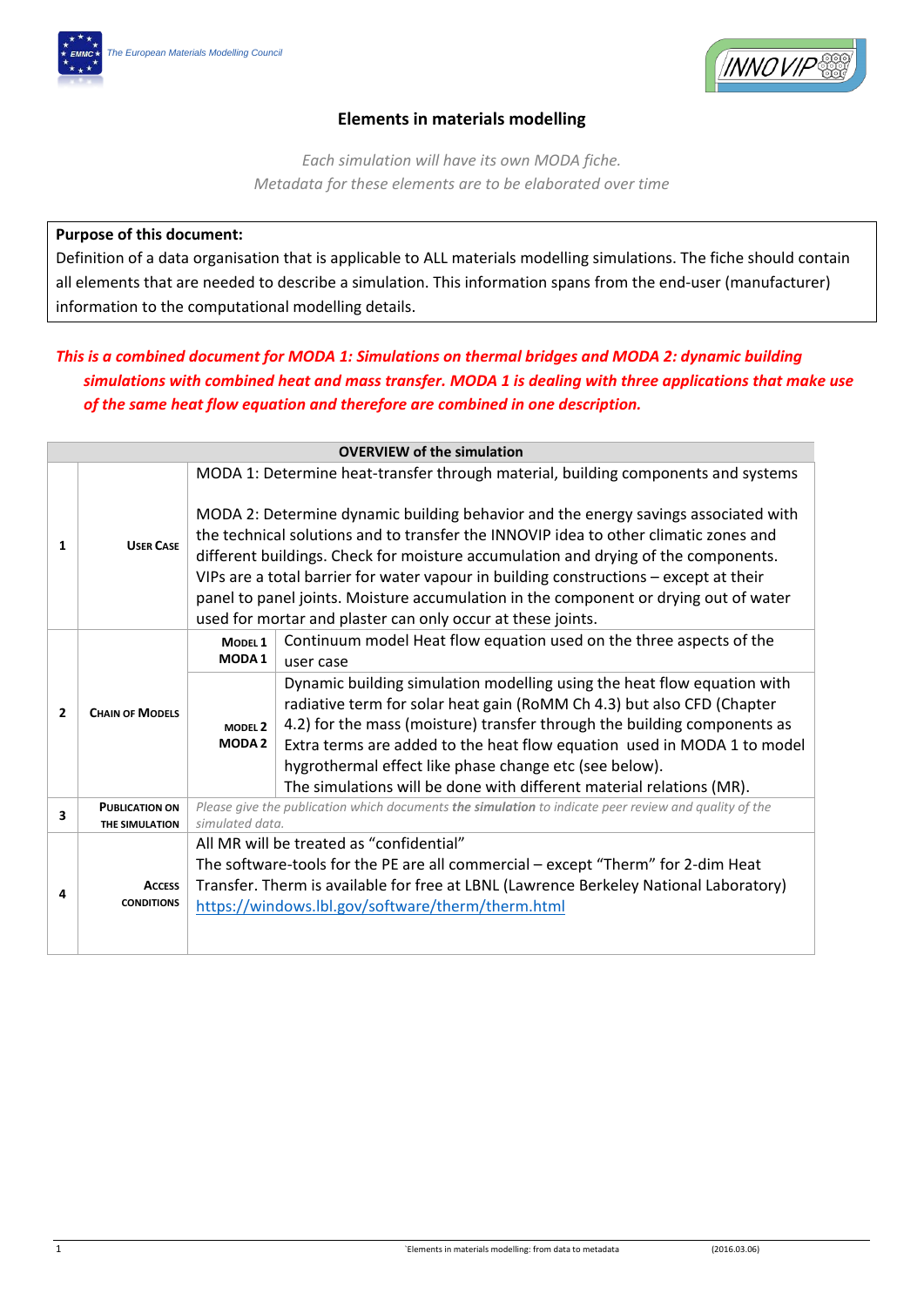

*First the components are modelled as a static situation. The heatfluxes will be used to optimise the design. For this optimised design a dynamic building simulation will be done.The building will be modelled in a dynamic situation to catch transient behaviour;*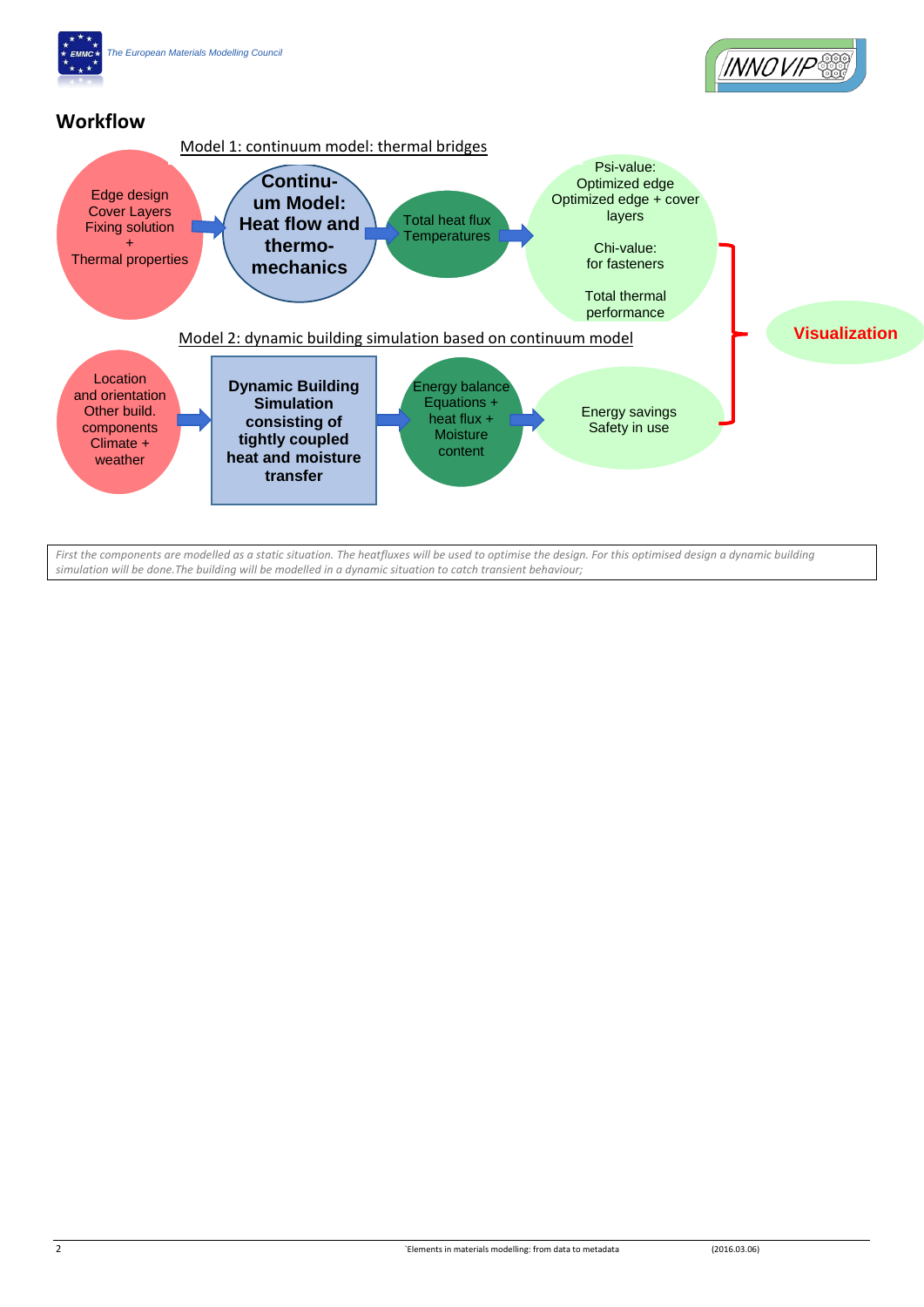



**Each model** used in a simulation can be documented in three chapters:

- 1. Aspect of the User Case or System simulated with this model
- 2. Model
- 3. Computation
- 4. Post processing

This processes the output of one simulation into input for the next simulation.

*Please use the following four tables to document each "simulation with one model". Coupled models can be written up collectively in one set of four tables.*

#### *MODA 1: Heat-transfer through material, building components and systems making use of:*

#### **MODEL 1: Continuum Model for Heat-flow and thermo-mechanics**

| $\mathbf{1}$ | <b>ASPECT OF THE USER CASE/SYSTEM TO BE SIMULATED</b>                                                  |                                                                                                                                                                                                                                                                                                                                                                                                                                                                                                                                                                                                        |  |
|--------------|--------------------------------------------------------------------------------------------------------|--------------------------------------------------------------------------------------------------------------------------------------------------------------------------------------------------------------------------------------------------------------------------------------------------------------------------------------------------------------------------------------------------------------------------------------------------------------------------------------------------------------------------------------------------------------------------------------------------------|--|
|              |                                                                                                        | Application 1:<br>Determine the thermal bridging effects "psi-value" and total heat flux caused by the<br>metallized layers of the foil-envelopes of the VIP and the additional materials placed at<br>the edges to form the new "edge design" of the INNOVIP product.                                                                                                                                                                                                                                                                                                                                 |  |
| 1.1          | <b>ASPECT OF THE USER CASE</b><br>TO BE SIMULATED<br>AND HOW IT FORMS A PART<br>OF THE TOTAL USER CASE | <b>Application 2:</b><br>Determine the thermal bridging effects if additional cover layers on the panels are used.<br>Depending on the thermal conductivity of the cover layer material, these layers can<br>function as a remarkable additional thermal resistance reducing the thermal bridging<br>effect at the panel edge or in an opposite way as a collector for heat from the<br>undisturbed part of the panel towards the edge. We will determine a range for the total<br>heat flux that is optimized for the desired function and for thermal performance of the<br>insulation construction. |  |
|              |                                                                                                        | <b>Application 3:</b><br>Determine the additional effect of penetrating fasteners and fixing solutions on the heat<br>transfer (point thermal transmittance of fasteners). Some of the optimized<br>combinations of Application 1 and Application 2 will be simulated to determine the<br>additional thermal bridging effect that is caused by fasteners and penetrating fixing<br>solutions (point thermal transmittance: "chi-value")                                                                                                                                                                |  |
| 1.2          | <b>MATERIAL</b>                                                                                        | A wide range of materials for which thermal performance values can be found with<br>tabulated values in international standards, such as ISO 10456 and ISO 10077-2. For<br>stationary heat-transfer modelling, only thermal conductivity values (ideally:<br>temperature dependent) are needed. Relevant temperature dependent properties are<br>taken into account (e.g. temperature dependent thermal conductivity, temperature<br>dependent heat capacity, moisture content etc.).                                                                                                                  |  |
|              |                                                                                                        | Properties taken from databases or measured values. Temperature dependent<br>properties will be used if necessary. Isotropic material properties will be used mostly.<br>Anisotropic properties only if needed for the correct definition of the heat transfer of<br>the simulated component (e.g. equivalent thermal conductivity of air-gaps or<br>anisotropic thermal conductivity behavior of some building materials (baked clay)).                                                                                                                                                               |  |
| 1.3          | <b>GEOMETRY</b>                                                                                        | The size of the model will be "real" size, measured in m or mm.                                                                                                                                                                                                                                                                                                                                                                                                                                                                                                                                        |  |
| 1.4          | <b>TIME LAPSE</b>                                                                                      | Stationary situation                                                                                                                                                                                                                                                                                                                                                                                                                                                                                                                                                                                   |  |
| 1.5          | <b>MANUFACTURING PROCESS</b><br>OR IN-SERVICE CONDITIONS                                               | Simulations for thermal performance can be carried out for standard conditions given in<br>CEN or ISO standards (e.g. 20°C inside the building and -5°C or -10°C for the exterior<br>climate).<br>The warm side surface Resistance is (due to slow air speed from natural convection): Rsi                                                                                                                                                                                                                                                                                                             |  |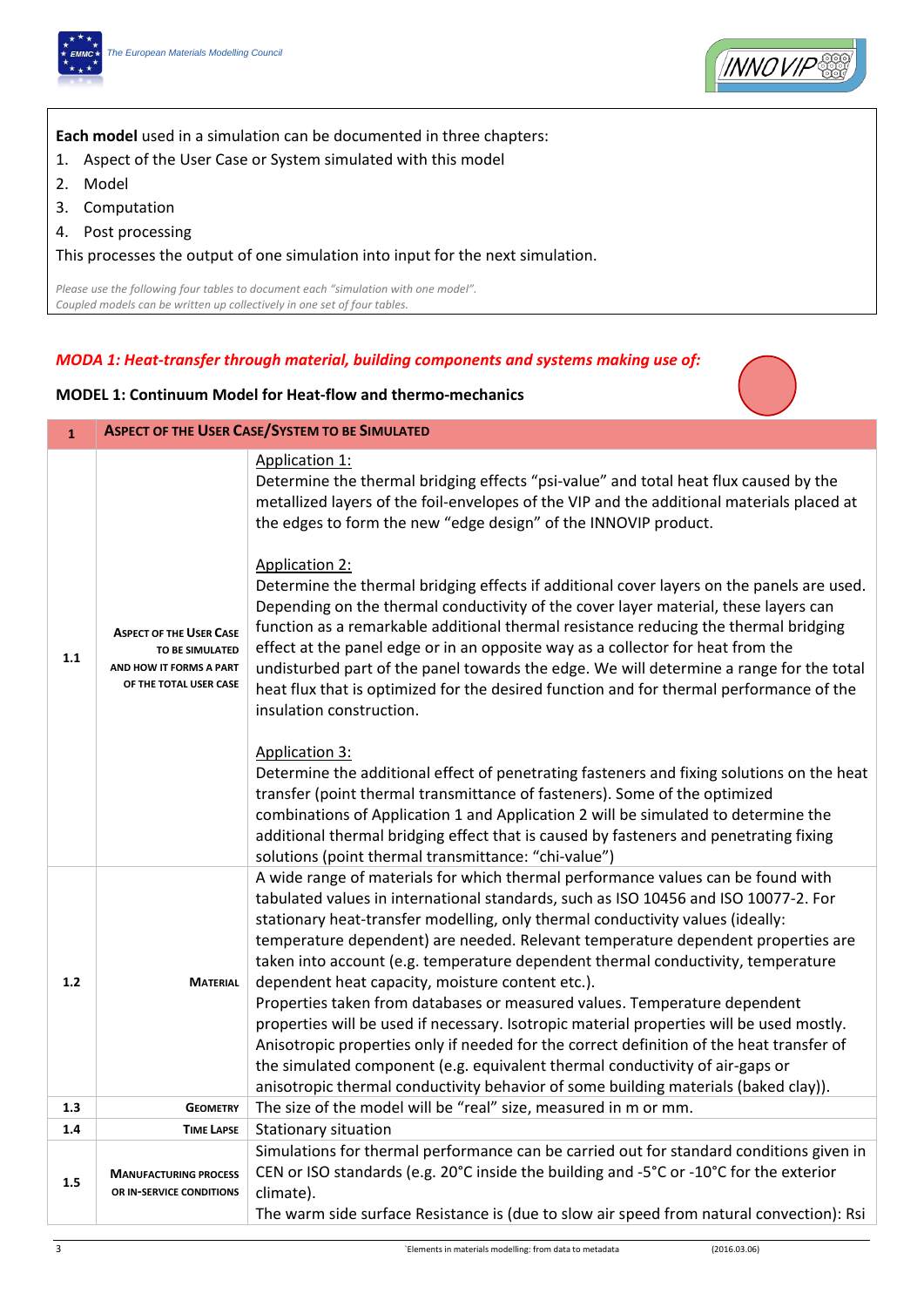



|         |                        | = 0.13 $m^{2*}$ K/W and the cold side resistance usually 0.04 $m^{2*}$ K/W (higher wind-speeds                 |
|---------|------------------------|----------------------------------------------------------------------------------------------------------------|
|         |                        | on the outside surface).                                                                                       |
|         |                        | Heat-transfer simulations are carried out on non-deformed systems, omitting bending                            |
|         |                        | forces, external pressure or dilatation as a result of temperature increase or decrease.                       |
| $1.6\,$ | <b>PUBLICATION</b>     | Publication documenting the simulation with this single model (if available and if not included in the overall |
|         | ON THIS ONE SIMULATION | publication).                                                                                                  |

| $\overline{2}$             |                                                                      | <b>GENERIC PHYSICS OF THE MODEL EQUATION</b>                    |                                                                                                                                                                                                                                                                                                                                                                                                                                                                                                                                                                                                                                                                                                                                                                                                                                                                                                                                                                                                                                                               |  |  |
|----------------------------|----------------------------------------------------------------------|-----------------------------------------------------------------|---------------------------------------------------------------------------------------------------------------------------------------------------------------------------------------------------------------------------------------------------------------------------------------------------------------------------------------------------------------------------------------------------------------------------------------------------------------------------------------------------------------------------------------------------------------------------------------------------------------------------------------------------------------------------------------------------------------------------------------------------------------------------------------------------------------------------------------------------------------------------------------------------------------------------------------------------------------------------------------------------------------------------------------------------------------|--|--|
| 2.0                        | <b>MODEL TYPE AND</b>                                                | Continuum Model:                                                |                                                                                                                                                                                                                                                                                                                                                                                                                                                                                                                                                                                                                                                                                                                                                                                                                                                                                                                                                                                                                                                               |  |  |
|                            | <b>NAME</b>                                                          | 4.3 Heat flow and thermo mechanics                              |                                                                                                                                                                                                                                                                                                                                                                                                                                                                                                                                                                                                                                                                                                                                                                                                                                                                                                                                                                                                                                                               |  |  |
| 2.1                        | <b>MODEL ENTITY</b>                                                  |                                                                 | Flat (2d) elements and volumetric (3d) elements.                                                                                                                                                                                                                                                                                                                                                                                                                                                                                                                                                                                                                                                                                                                                                                                                                                                                                                                                                                                                              |  |  |
| 2.2                        | <b>MODEL PHYSICS/</b><br><b>CHEMISTRY</b><br><b>EQUATION</b><br>PE's | <b>Equations</b><br>Physical<br>quantities for<br>each equation | When modelling heat-transfer in (and through) building parts and<br>components, the PE has three terms of heat transfer:<br>Heat-Conduction in the solid material and conduction in liquids<br>and gases (Fourier's law)<br>Convection (various descriptions bases on Newton's law of<br>cooling)<br>Radiation (Stephan-Boltzmann's law)<br>$\dot{q} = K\Delta T$ conduction $\vec{q} = -k\nabla T$<br>$\dot{q} = K\Delta T$ convection $\dot{q} = h(T_w - T_w)$<br>radiation $\dot{q} = \varepsilon \sigma \left( T_w^4 - T_w^4 \right)$<br>heat-flux density in W/m <sup>2</sup><br>$\dot{q}$<br>K (in building systems usually called thermal transmittance "U-value") in<br>$W/(m^{2*}K)$<br>Delta T is the temperature difference at the system's boundaries in K<br>Thermal conductivity (usually $\lambda$ is used for building materials) in W/(m*K)<br>k.<br>T absolute Temperature in K<br>VT: Temperature Gradient/ Temperature Difference on a specific layer in K<br>(convective) heat transfer coefficient<br>h.<br>emissivity of surfaces<br>ε |  |  |
| <b>MATERIALS RELATIONS</b> |                                                                      |                                                                 | <b>MR Equations</b><br>$\boldsymbol{\varPhi}_{\text{l}}\ =\ \boldsymbol{L}^{\text{2D}}\ \left(\boldsymbol{\theta}_{\text{i}}\ -\ \boldsymbol{\theta}_{\text{e}}\right)$<br>$\Psi = L^{2D} - \sum_{i=1}^{N} U_i I_i$                                                                                                                                                                                                                                                                                                                                                                                                                                                                                                                                                                                                                                                                                                                                                                                                                                           |  |  |
|                            |                                                                      |                                                                 | $\gamma =$ L3D – U*A<br>$U = 1/(Rsi+\Sigma di/\lambda i+Rse)$                                                                                                                                                                                                                                                                                                                                                                                                                                                                                                                                                                                                                                                                                                                                                                                                                                                                                                                                                                                                 |  |  |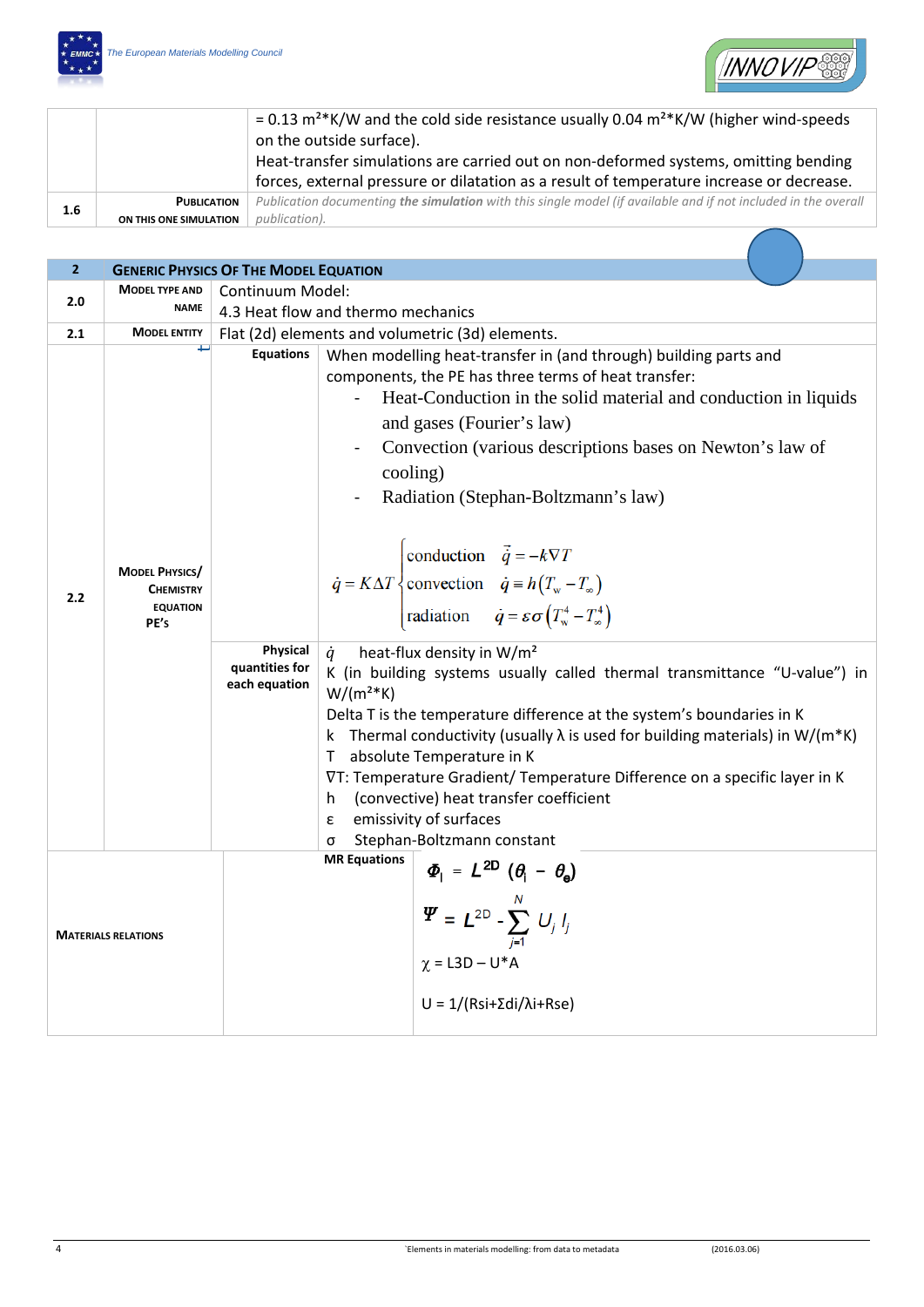



|     |                 | Physical quantities/     | Symbol                                                                                                                                                                                                                                                                     | <b>Physical quantity</b>                                                                                                                                                                                                                                                                                                                                                                                                                                                                                                                                                                                       | Unit                                                                                                                                                               |
|-----|-----------------|--------------------------|----------------------------------------------------------------------------------------------------------------------------------------------------------------------------------------------------------------------------------------------------------------------------|----------------------------------------------------------------------------------------------------------------------------------------------------------------------------------------------------------------------------------------------------------------------------------------------------------------------------------------------------------------------------------------------------------------------------------------------------------------------------------------------------------------------------------------------------------------------------------------------------------------|--------------------------------------------------------------------------------------------------------------------------------------------------------------------|
|     |                 | descriptors for each MR  |                                                                                                                                                                                                                                                                            |                                                                                                                                                                                                                                                                                                                                                                                                                                                                                                                                                                                                                |                                                                                                                                                                    |
|     |                 |                          | $L^{2D}$<br>R,<br>$R_{\rm se}$<br>$R_{\rm si}$<br>U<br>b<br>$f_{\scriptscriptstyle Rsi}^{\scriptscriptstyle 3D}$<br>$f_{Rsl}^{2D}$<br>$f_{\scriptscriptstyle Rsi}^{\scriptscriptstyle 1D}$<br>g<br>ı<br>q<br>θ<br>λ<br>$\zeta_{\text{Rsi}}$<br>Φ<br>Ψ<br><b>Subscripts</b> | linear thermal coupling coefficient<br>surface to surface thermal resistance<br>external surface resistance<br>internal surface resistance<br>thermal transmittance<br>ground floor width<br>temperature factor at the intersection of linear thermal<br>bridges<br>temperature factor of a linear thermal bridge<br>temperature factor of a plane building element with<br>uniform thermal resistance<br>temperature weighting factor<br>length<br>density of heat flow rate<br>Celsius temperature<br>thermal conductivity<br>temperature difference ratio<br>heat flow rate<br>linear thermal transmittance | $W/(m-K)$<br>m <sup>2</sup> ·K/W<br>m <sup>2</sup> ·K/W<br>$m2$ -K/W<br>$W/(m^2 \cdot K)$<br>m<br>m<br>W/m <sup>2</sup><br>°С<br>$W/(m \cdot K)$<br>W<br>$W/(m-K)$ |
|     |                 |                          | external<br>е<br>j.<br>internal<br>surface<br>s<br>$\mathbf{I}$<br>length<br><b>Superscripts</b>                                                                                                                                                                           |                                                                                                                                                                                                                                                                                                                                                                                                                                                                                                                                                                                                                |                                                                                                                                                                    |
|     |                 |                          |                                                                                                                                                                                                                                                                            | 1D refers to a one-dimensional geometrical model<br>2D refers to a two-dimensional geometrical model<br>3D refers to a three-dimensional geometrical model                                                                                                                                                                                                                                                                                                                                                                                                                                                     |                                                                                                                                                                    |
|     |                 |                          | calculation<br>U U-value<br>A Area                                                                                                                                                                                                                                         | L3d thermal coupling coefficient from three-dimensional                                                                                                                                                                                                                                                                                                                                                                                                                                                                                                                                                        |                                                                                                                                                                    |
|     |                 |                          | Rsi internal surface resistance<br>d thickness of layer<br>$\lambda$ thermal conductivity                                                                                                                                                                                  |                                                                                                                                                                                                                                                                                                                                                                                                                                                                                                                                                                                                                |                                                                                                                                                                    |
|     |                 |                          |                                                                                                                                                                                                                                                                            | Rse external surface resisstance                                                                                                                                                                                                                                                                                                                                                                                                                                                                                                                                                                               |                                                                                                                                                                    |
| 2.4 | SIMULATED INPUT | No simulated input used. |                                                                                                                                                                                                                                                                            | $\chi$ point thermal transmittance in W/K                                                                                                                                                                                                                                                                                                                                                                                                                                                                                                                                                                      |                                                                                                                                                                    |
|     |                 |                          |                                                                                                                                                                                                                                                                            |                                                                                                                                                                                                                                                                                                                                                                                                                                                                                                                                                                                                                |                                                                                                                                                                    |

*This part is similar to the description on input files to simulation software and requires understanding of the underlying architecture of the data in certain class of solvers for the models.* 

| 3   |                                                                                                                                                               | <b>SPECIFIC COMPUTATIONAL MODELLING METADATA</b>                                                                                                                                                                                                                                                                            |                                                                                                              |  |
|-----|---------------------------------------------------------------------------------------------------------------------------------------------------------------|-----------------------------------------------------------------------------------------------------------------------------------------------------------------------------------------------------------------------------------------------------------------------------------------------------------------------------|--------------------------------------------------------------------------------------------------------------|--|
| 3.1 | <b>NUMERICAL SOLVER</b>                                                                                                                                       | Finite-Difference (FD) or Finite-Element (FE) in 2-dim and 3-dim will be used. The solver is<br>part of the software tool used. Iterative Solvers can be used if the dimensions of<br>neighboring elements don't differ too much. FD is strongly recommended for the very<br>thin layers of the foils at the edges of VIPs. |                                                                                                              |  |
| 3.2 | SOFTWARE TOOL                                                                                                                                                 |                                                                                                                                                                                                                                                                                                                             | Therm; Heat 2d; Heat 3d; Nastran; COMSOL                                                                     |  |
| 3.3 | <b>TIME STEP</b>                                                                                                                                              | Not applicable for stationary heat transfer                                                                                                                                                                                                                                                                                 |                                                                                                              |  |
| 3.4 | <b>COMPUTATIONAL</b><br><b>REPRESENTATION</b><br>Refers to how your<br>computational solver<br>represents the<br>material, properties,<br>equation variables, | <b>PHYSICS</b><br>Material properties and all other physics variables are written up for the<br>EQUATION,<br>entity in the model.<br><b>MATERIAL</b><br>RELATIONS,<br><b>MATERIAL</b>                                                                                                                                       |                                                                                                              |  |
|     |                                                                                                                                                               | <b>COMPUTATIONAL</b><br><b>BOUNDARY</b><br><b>CONDITIONS</b><br><b>ADDITIONAL</b><br><b>SOLVER</b>                                                                                                                                                                                                                          | Stop criteria on convergence:<br>Heat-flux density: 0.001 to 0.0001 W/m <sup>2</sup> from simulation step to |  |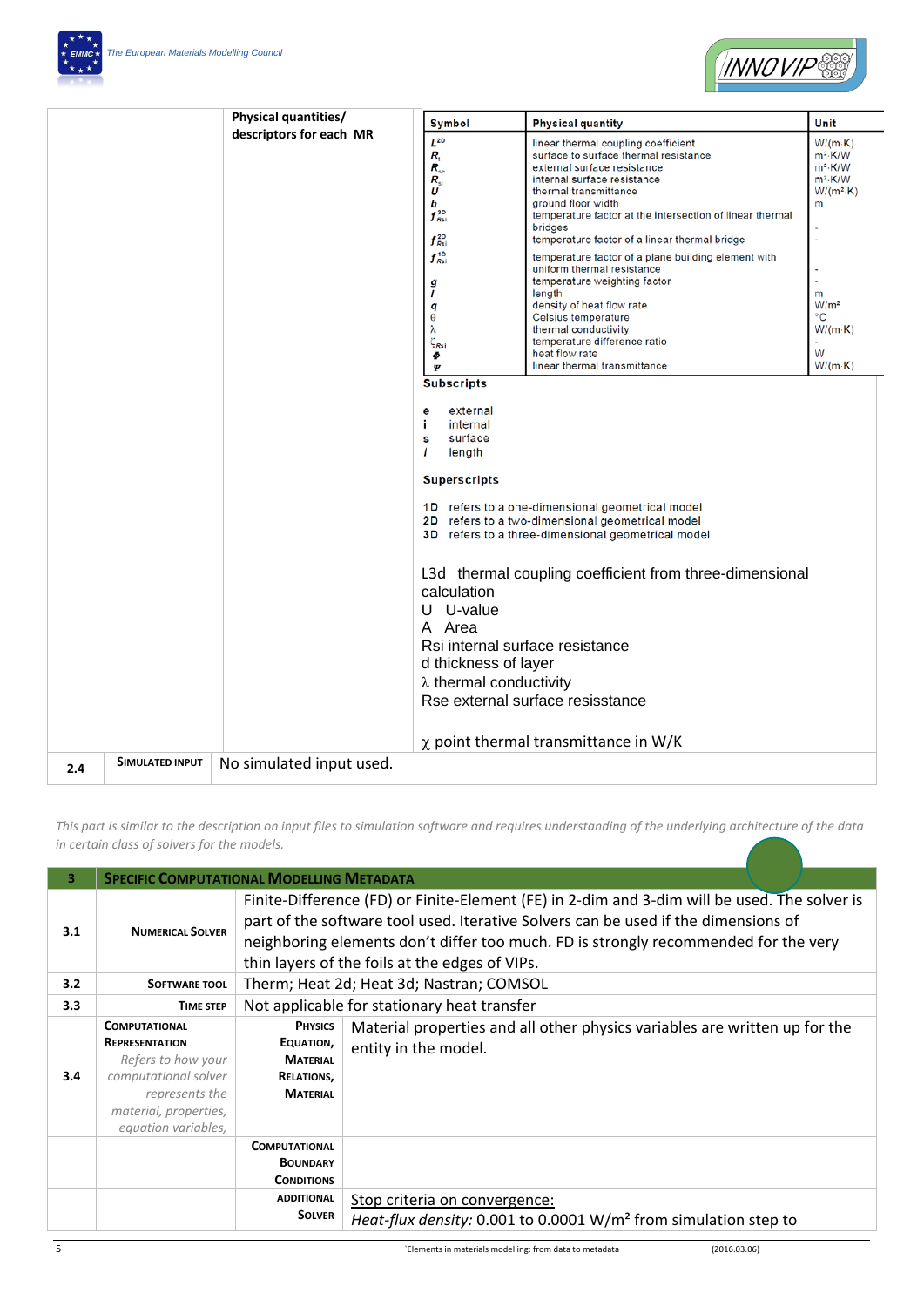



| <b>PARAMETERS</b> | simulation step.<br>Temperature: Usually around 0.00001 to 0.000001 K from step to step.<br>A finer mesh will be used at specific areas. Symmetric planes will be used<br>to limit the number of nodes and elements and to increase the speed of<br>the solver.                                                                                                                                                                                                                                                          |
|-------------------|--------------------------------------------------------------------------------------------------------------------------------------------------------------------------------------------------------------------------------------------------------------------------------------------------------------------------------------------------------------------------------------------------------------------------------------------------------------------------------------------------------------------------|
|                   | For stationary heat-transfer modelling (until equilibrium is reached for<br>constant boundary conditions on the warm and the cold side of the<br>model) the time lapse is not relevant, as the simulation will be carried out<br>until a stop criterion is reached. As stop criterion the deviation of<br>temperature or total-heat flux from one simulation step to the next step is<br>limited to a certain value. The simulation is faster if it is carried out<br>without heat-capacity properties of the materials. |
|                   |                                                                                                                                                                                                                                                                                                                                                                                                                                                                                                                          |

## **Post processing**

*The "raw output" calculated by the model is per definition the physics variable in the PE(s).*

*This is already specified in the entry 2.2 and will appear in your dark green circles in the workflow picture.*

*This output is processed by a post processor in order to calculate values for physics variables for larger entities that can be input to the next model or that are the final output of the total simulation.*

*The physics used to do this calculation is to be documented.*

| $\overline{4}$ | <b>POST PROCESSING</b>                           |                                                                                                                                                                                                                                                                                                                                                                                                                                                                                                                                                                                                                                                                                                                                                             |  |
|----------------|--------------------------------------------------|-------------------------------------------------------------------------------------------------------------------------------------------------------------------------------------------------------------------------------------------------------------------------------------------------------------------------------------------------------------------------------------------------------------------------------------------------------------------------------------------------------------------------------------------------------------------------------------------------------------------------------------------------------------------------------------------------------------------------------------------------------------|--|
| 4.1            | THE PROCESSED OUTPUT IS<br><b>CALCULATED FOR</b> | Simulated output is usually the total heat flux for the given model or the heat-flux<br>density or temperature.<br>The processed output is not used as input for model 2. INNOVIP will use the ouput to<br>optimise the design.                                                                                                                                                                                                                                                                                                                                                                                                                                                                                                                             |  |
| 4.2            | <b>METHODOLOGIES</b>                             | The total heat flux or the heat flux density is calculated by volume averaging. (by<br>calculating the effective R- or U-value of the simulated system with all influencing<br>factors). This is used to derive the thermal performance of the construction directly<br>The total heat flux or the heat flux density is further used to define the linear thermal<br>transmittance (Psi-value) for the optimized edge and for the optimized edge when using cover<br>layers:<br>$\Phi_{1} = L^{2D} (\theta_{i} - \theta_{0})$<br>$\Psi = L^{2D} - \sum_{i=1}^{N} U_{j} I_{j}$<br>The processed output from the 3-dim Simulation of the fasteners will be used to<br>derive the point thermal transmittance (Chi-value) for fasteners.<br>$\chi =$ L3D – U*A |  |
| 4.3            | <b>MARGIN OF ERROR</b>                           | For the heat flow from the simulation the program validation procedure in ISO 10211<br>is carried out and all programs should be within 1 % of the total heat flow.<br>The total margin of Error is strongly depending on the quality of the model and on<br>some limitations of the program in comparison to the real building component (e.g.                                                                                                                                                                                                                                                                                                                                                                                                             |  |
| 6              |                                                  | (2016.03.06)<br>`Elements in materials modelling: from data to metadata                                                                                                                                                                                                                                                                                                                                                                                                                                                                                                                                                                                                                                                                                     |  |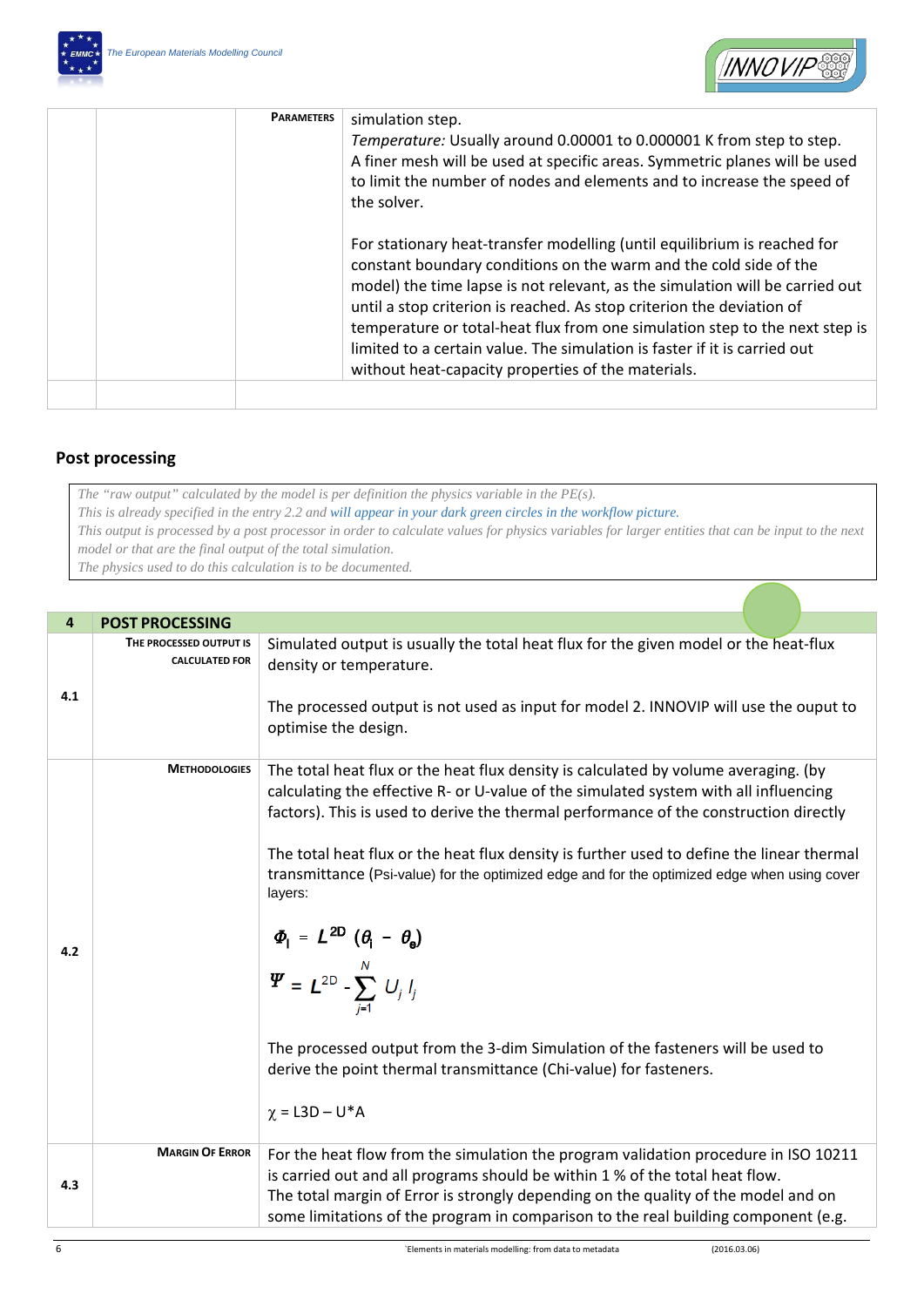

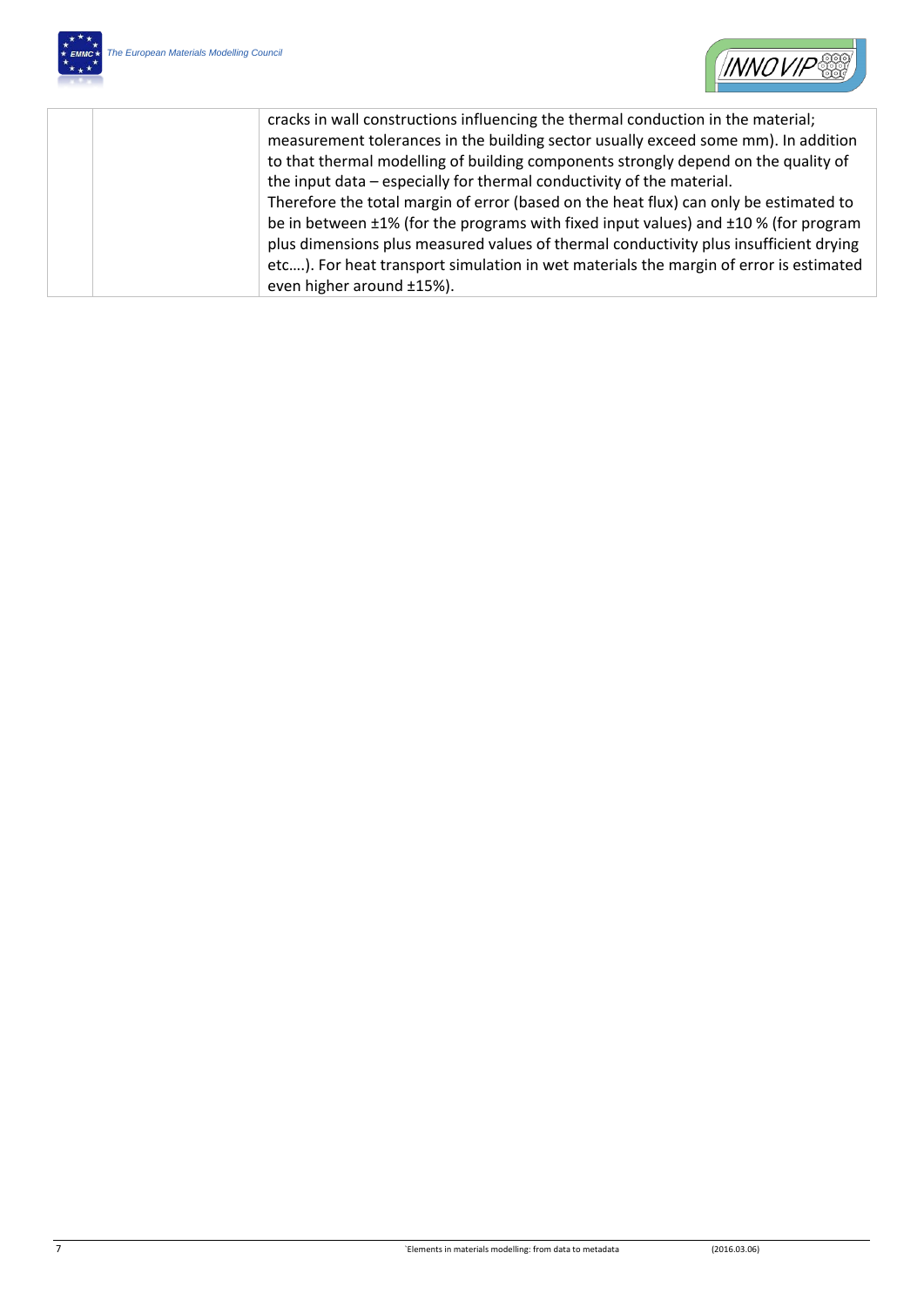



## *MODA 2: Dynamic building behavior making use of:*

**MODEL 2: Dynamic building simulation with Continuum Model for Heat-flow and thermo-mechanizy** 

| $\mathbf{1}$ | <b>ASPECT OF THE USER CASE/SYSTEM TO BE SIMULATED</b>                                                                                                                                                                                                                                                          |                                                                                                                                                                                                                                                                                                                                                                                                                                                                                        |  |  |
|--------------|----------------------------------------------------------------------------------------------------------------------------------------------------------------------------------------------------------------------------------------------------------------------------------------------------------------|----------------------------------------------------------------------------------------------------------------------------------------------------------------------------------------------------------------------------------------------------------------------------------------------------------------------------------------------------------------------------------------------------------------------------------------------------------------------------------------|--|--|
| 1.1          | Dynamic building behaviour.<br><b>ASPECT OF THE USER CASE</b><br>Determination of thermal performance in use<br>TO BE SIMULATED<br>Energy savings in different climates<br>AND HOW IT FORMS A PART<br>OF THE TOTAL USER CASE<br>Building physical aspects of the use of the INNOVIP elements in constructions. |                                                                                                                                                                                                                                                                                                                                                                                                                                                                                        |  |  |
| 1.2          | Thermal: see Model 1<br>For simulating the combined heat and mass transfer, additional properties are needed,<br><b>MATERIAL</b><br>such as capillary effects in the material, water absorption, water intake, pore sizes,<br>temperature and moisture dependent sorption isotherms etc.                       |                                                                                                                                                                                                                                                                                                                                                                                                                                                                                        |  |  |
| 1.3          | <b>GEOMETRY</b>                                                                                                                                                                                                                                                                                                | Simulation on real size building components (m).                                                                                                                                                                                                                                                                                                                                                                                                                                       |  |  |
| 1.4          | <b>TIME LAPSE</b>                                                                                                                                                                                                                                                                                              | For instationary heat-transfer (e.g. for non-constant boundary conditions on the warm<br>and on the cold side of the model) the time lapse is usually set by the given climatic<br>data. For short time simulations, minute or 5-minute values are used - for long term<br>simulations usually hourly, daily or monthly-values are used.                                                                                                                                               |  |  |
| 1.5          | <b>MANUFACTURING PROCESS</b><br>OR IN-SERVICE CONDITIONS                                                                                                                                                                                                                                                       | Hygrothermic simulations are carried out on non-deformed systems, omitting bending<br>forces, external pressure or dilatation as a result of temperature increase or decrease.<br>Standard Conditions given by climatic data for various climatic regions of the world.<br>Hygrothermal: Typical Meteorological Data is used (standard reference years with<br>additional data on the amount and the duration of rain). This is processed climatic data,<br>but not a simulated input. |  |  |
| 1.6          | <b>PUBLICATION</b><br>ON THIS ONE SIMULATION                                                                                                                                                                                                                                                                   | Publication documenting the simulation with this single model (if available and if not included in the overall<br>publication).                                                                                                                                                                                                                                                                                                                                                        |  |  |

| $\overline{2}$ |                                                                      | <b>GENERIC PHYSICS OF THE MODEL EQUATION</b> |                                                                                                                                                                                                                                                                                                                                                                                                                                                                                                                                                                                                                                                                                                                                                                                                                                                                                                           |  |  |
|----------------|----------------------------------------------------------------------|----------------------------------------------|-----------------------------------------------------------------------------------------------------------------------------------------------------------------------------------------------------------------------------------------------------------------------------------------------------------------------------------------------------------------------------------------------------------------------------------------------------------------------------------------------------------------------------------------------------------------------------------------------------------------------------------------------------------------------------------------------------------------------------------------------------------------------------------------------------------------------------------------------------------------------------------------------------------|--|--|
| 2.0            | <b>MODEL TYPE AND</b><br>NAME                                        |                                              | Dynamic simulation with combined heat and mass transfer - making use of a Continuum<br>Model: Heat flow and CFD                                                                                                                                                                                                                                                                                                                                                                                                                                                                                                                                                                                                                                                                                                                                                                                           |  |  |
| 2.1            | <b>MODEL ENTITY</b>                                                  |                                              | 1-dim and 2-dim Elements, 3-dim Volumes                                                                                                                                                                                                                                                                                                                                                                                                                                                                                                                                                                                                                                                                                                                                                                                                                                                                   |  |  |
| 2.2            | <b>MODEL PHYSICS/</b><br><b>CHEMISTRY</b><br><b>EQUATION</b><br>PE's | <b>Equations</b>                             | When modelling heat-transfer in (and through) building parts and<br>components, the PE has three terms of heat transfer:<br>Heat-Conduction in the solid material and conduction in liquids<br>and gases (Fourier's law)<br>Convection (various descriptions bases on Newton's law of<br>cooling)<br>Radiation (Stephan-Boltzmann's law)<br>$\vec{q} = K\Delta T \begin{cases} \text{conduction} & \vec{q} = -k\nabla T \\ \text{convection} & \vec{q} = h(T_w - T_w) \end{cases}$<br>radiation $\dot{q} = \varepsilon \sigma (T_w^4 - T_w^4)$<br>In this simulation of hygrothermal behavior, many additional effects are<br>taken into account nl phase change of water (ice - water - water vapour),<br>latent heat transported by warm water moving through the component,<br>additional effects on solid conduction (reduced coupling resistances and<br>higher conductivity due to absorbed water): |  |  |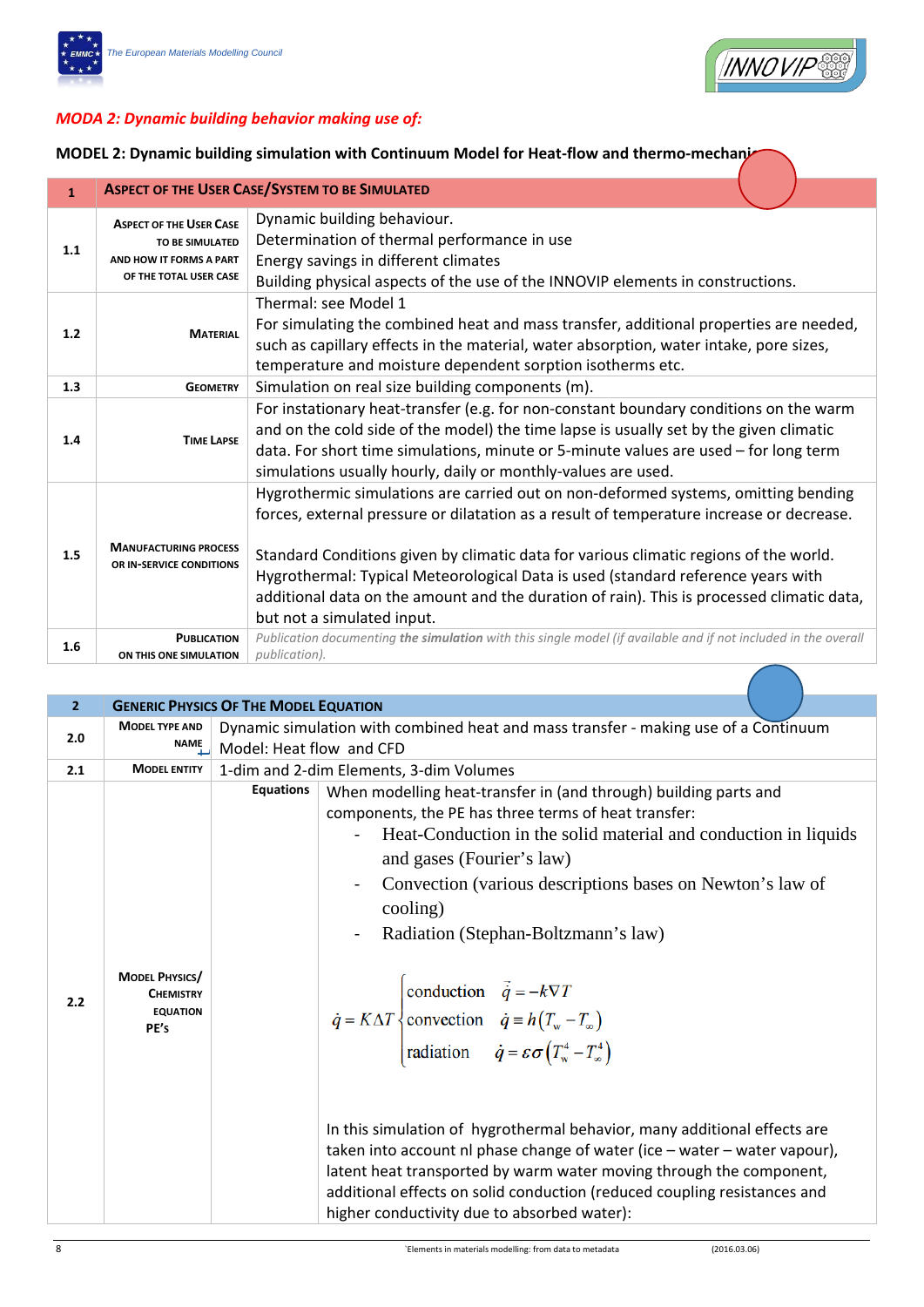

Phase change between liquid and vapour, i.e. the release of latent heat, is considered as part of the convective heat flow through the structure.

Conservation of mass can be used to determine the air flow rate. If buoyancy can be neglected the air flow rate is calculated from the total pressure difference over the construction.

$$
g_{\rm a} = \rho_{\rm a} C \Delta P_{\rm a}^{\rm n}
$$

The increase of the moisture content of a control volume is determined by the net inflow of moisture. The moisture flow rate equals the sum of the vapour flow rate and the flow rate of liquid water.

$$
\frac{\partial w}{\partial t} = -\frac{\partial g}{\partial x}
$$

 $g = g_v + g_l$ 

The liquid phase of water inside a building material can be described by the moisture content mass by volume. Due to the capillary forces the pressure inside the water is different from the pressure of the surrounding air. The difference is called suction.

$$
s = P_{\mathbf{a}} - P_{\mathbf{f}}
$$

The suction of the pore water is related to the relative humidity of the surrounding air by the Kelvin equation:

$$
s = -\rho_1 R_{\text{H2O}} T \ln \varphi
$$

The heat transport through heat conduction is calculated with Fourier's law and includes all processes where the transport of heat is closely correlated to the temperature gradient. The second heat flow term accounts for the effects of both air flow and moisture flow, including sensible and latent heat:

$$
q_{\text{cd}} = -\lambda(w, T) \cdot \frac{\partial T}{\partial x}
$$
  

$$
q_{\text{cv}} = c_{\text{p,a}} \cdot (T - T_{\text{ref}}) \cdot g_{\text{a}} + c_{\text{p,l}} \cdot (T - T_{\text{ref}}) \cdot g_{\text{l}} + h_{\text{e}} \cdot g_{\text{v}}
$$

Air (and liquid moisture) flow into the construction:

$$
q = h_{\text{eff}} \cdot (T_{\text{eq}} - T_{\text{surf}}) + g_{\text{air}} \cdot c_{\text{p,air}} \cdot (T_{\text{air}} - T_{\text{ref}}) + g_{\text{I}} \cdot c_{\text{p, I}} \cdot (T_{\text{air}} - T_{\text{ref}}) + h_{\text{e}} \cdot g_{\text{v}}
$$

| Physical<br>quantities for<br>each equation | heat-flux density in $W/m^2$<br>K (in building systems usually called thermal transmittance "U-value") in<br>$W/(m2*K)$                                                                                                                                                 |
|---------------------------------------------|-------------------------------------------------------------------------------------------------------------------------------------------------------------------------------------------------------------------------------------------------------------------------|
|                                             | Delta T is the temperature difference at the system's boundaries in K<br>k Thermal conductivity (usually $\lambda$ is used for building materials) in W/(m*K)<br>absolute Temperature in K<br>VT: Temperature Gradient/ Temperature Difference on a specific layer in K |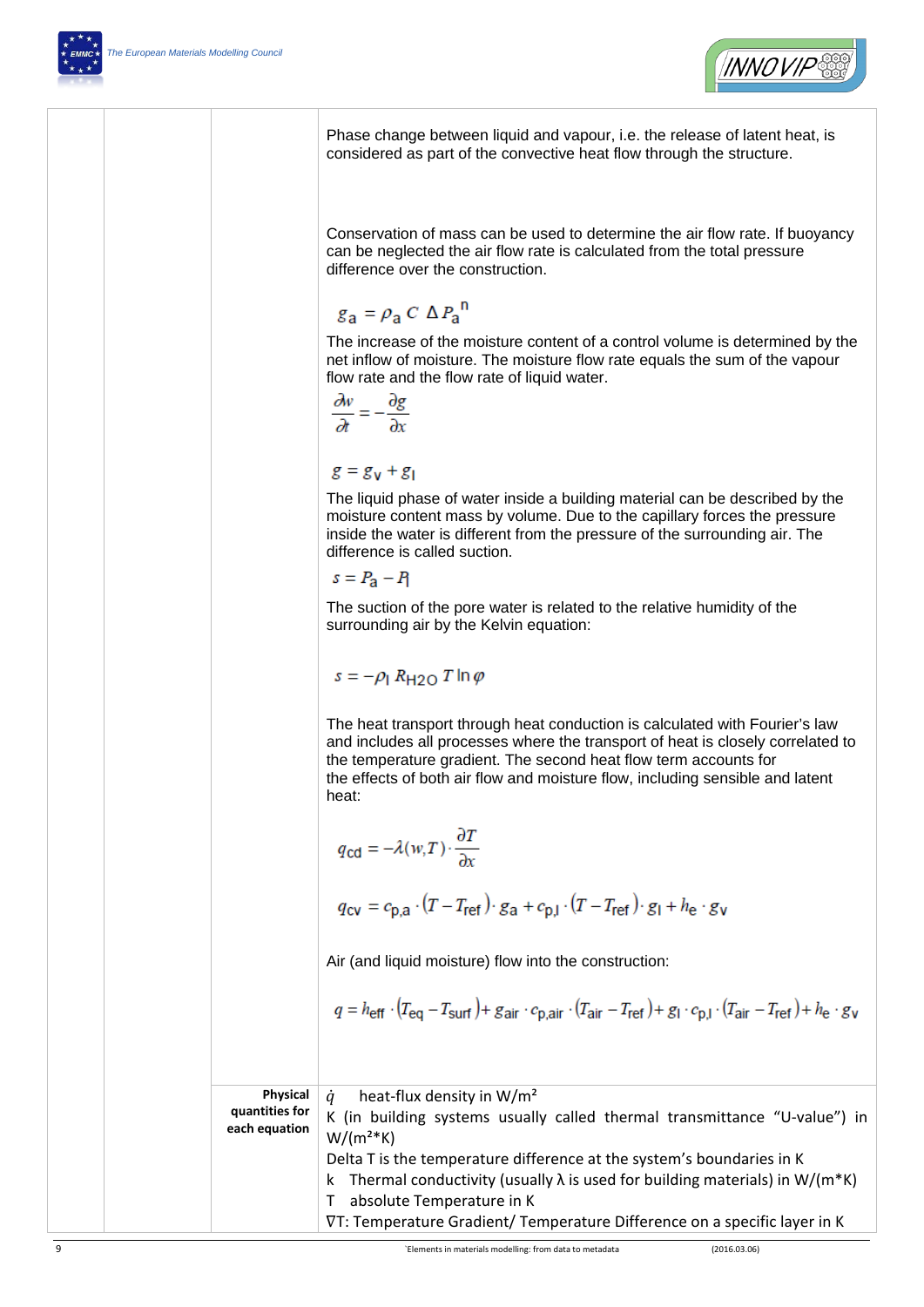



|                            | h                                          | (convective) heat transfer coefficient                                                                                    |  |
|----------------------------|--------------------------------------------|---------------------------------------------------------------------------------------------------------------------------|--|
|                            | ε                                          | emissivity of surfaces                                                                                                    |  |
|                            | σ                                          | Stephan-Boltzmann constant                                                                                                |  |
|                            |                                            |                                                                                                                           |  |
|                            |                                            | Symbol Quantity Unit - hygrothermal simulations                                                                           |  |
|                            |                                            | C flow coefficient per unit area $m^3/(m^2 s \text{ Pa})$                                                                 |  |
|                            | $D_1$ liquid diffusivity m <sup>2</sup> /s |                                                                                                                           |  |
|                            |                                            | Isol total flux of incident solar radiation W/m2                                                                          |  |
|                            |                                            | $P_a$ pressure of the surrounding air Pa                                                                                  |  |
|                            |                                            | $\otimes P_a$ total air pressure difference Pa                                                                            |  |
|                            |                                            | $P1$ water pressure inside pores Pa                                                                                       |  |
|                            |                                            | $R$ <sub>H2O</sub> gas constant of water vapour $J/(kg K)$                                                                |  |
|                            |                                            | $R_1$ liquid moisture flow resistance of interface, m/s<br>$T$ thermodynamic temperature K                                |  |
|                            |                                            | $T_a$ air temperature of the surrounding environment K                                                                    |  |
|                            |                                            | $T_{eq}$ equivalent temperature of the surrounding environment K                                                          |  |
|                            |                                            | $Tr$ mean radiation temperature of the surrounding environment K                                                          |  |
|                            |                                            | Tret arbitrary reference temperature K                                                                                    |  |
|                            | $T_s$ surface temperature K                |                                                                                                                           |  |
|                            |                                            | $c_{p,a}$ specific heat capacity at constant pressure of air J/(kg K)                                                     |  |
|                            |                                            | $c_{p,l}$ specific heat capacity at constant pressure of liquid water J/(kg K)                                            |  |
|                            |                                            | $c_{p,s}$ specific heat capacity at constant pressure of solid matrix J/(kg K)                                            |  |
|                            |                                            | $d$ thickness of the layer I m<br>g density of moisture flow rate $kg/(m^2 s)$                                            |  |
|                            |                                            |                                                                                                                           |  |
|                            |                                            | gr density of air mass flow rate $kg/(m^2 s)$<br>$g_1$ density of liquid moisture flow rate kg/(m <sup>2</sup> s)         |  |
|                            |                                            | $g_p$ available water due from to precipitation kg/(m <sup>2</sup> s)                                                     |  |
|                            |                                            | $g_v$ density of vapour flow rate kg/(m <sup>2</sup> s)                                                                   |  |
|                            |                                            | $h$ convective heat transfer coefficient W/(m2 $\oplus$ K)                                                                |  |
|                            |                                            | he specific enthalpy of liquid-vapour phase change J/kg                                                                   |  |
|                            |                                            | $h$ <sub>eff</sub> effective heat transfer coefficient W/(m <sub>2</sub> $\oplus$ K)                                      |  |
|                            |                                            | $h_r$ radiative heat transfer coefficient W/(m2 $\oplus$ K)                                                               |  |
|                            | $n$ flow exponent -                        |                                                                                                                           |  |
|                            |                                            | $p_v$ partial vapour pressure, Pa                                                                                         |  |
|                            |                                            | $p_{v, sat}$ saturated vapour pressure Pa                                                                                 |  |
|                            |                                            | $q$ density of heat flow rate W/m <sub>2</sub><br>$q_{\text{cond}}$ density of conduction heat flow rate W/m <sub>2</sub> |  |
|                            |                                            | $q_{\text{conv}}$ density of convection heat flow rate W/m2                                                               |  |
|                            |                                            | s suction Pa                                                                                                              |  |
|                            |                                            | ⊗s suction difference across interface Pa                                                                                 |  |
|                            |                                            | s mean suction at interface Pa                                                                                            |  |
|                            |                                            | sd equivalent vapour diffusion thickness m                                                                                |  |
|                            | $\nu$ wind speed m/s                       |                                                                                                                           |  |
|                            |                                            | $w$ moisture content kg/m <sub>3</sub>                                                                                    |  |
|                            | ww water content kg/m3                     |                                                                                                                           |  |
|                            | $\alpha$ sol Solar absorptance -           |                                                                                                                           |  |
|                            |                                            | δο permeability of vapour in air kg/m s Pa                                                                                |  |
|                            |                                            | ε long-wave emissivity of the external surface -                                                                          |  |
|                            |                                            | $\lambda$ thermal conductivity W/(m $\oplus$ K)                                                                           |  |
|                            |                                            | $\lambda$ <sub>m,I</sub> moisture conductivity for capillary water transport s<br>$\varphi$ relative humidity -           |  |
|                            |                                            |                                                                                                                           |  |
|                            |                                            | $\mu$ diffusion resistance factor -                                                                                       |  |
|                            |                                            | pl liquid water density kg/m <sup>3</sup>                                                                                 |  |
|                            |                                            | pa density of air kg/m <sup>3</sup><br>$p_s$ density of solid matrix kg/m <sup>3</sup>                                    |  |
|                            | <b>MR Equations</b>                        | Effective heat transfer coefficient and the equivalent                                                                    |  |
| <b>MATERIALS RELATIONS</b> |                                            |                                                                                                                           |  |
|                            |                                            | temperature:                                                                                                              |  |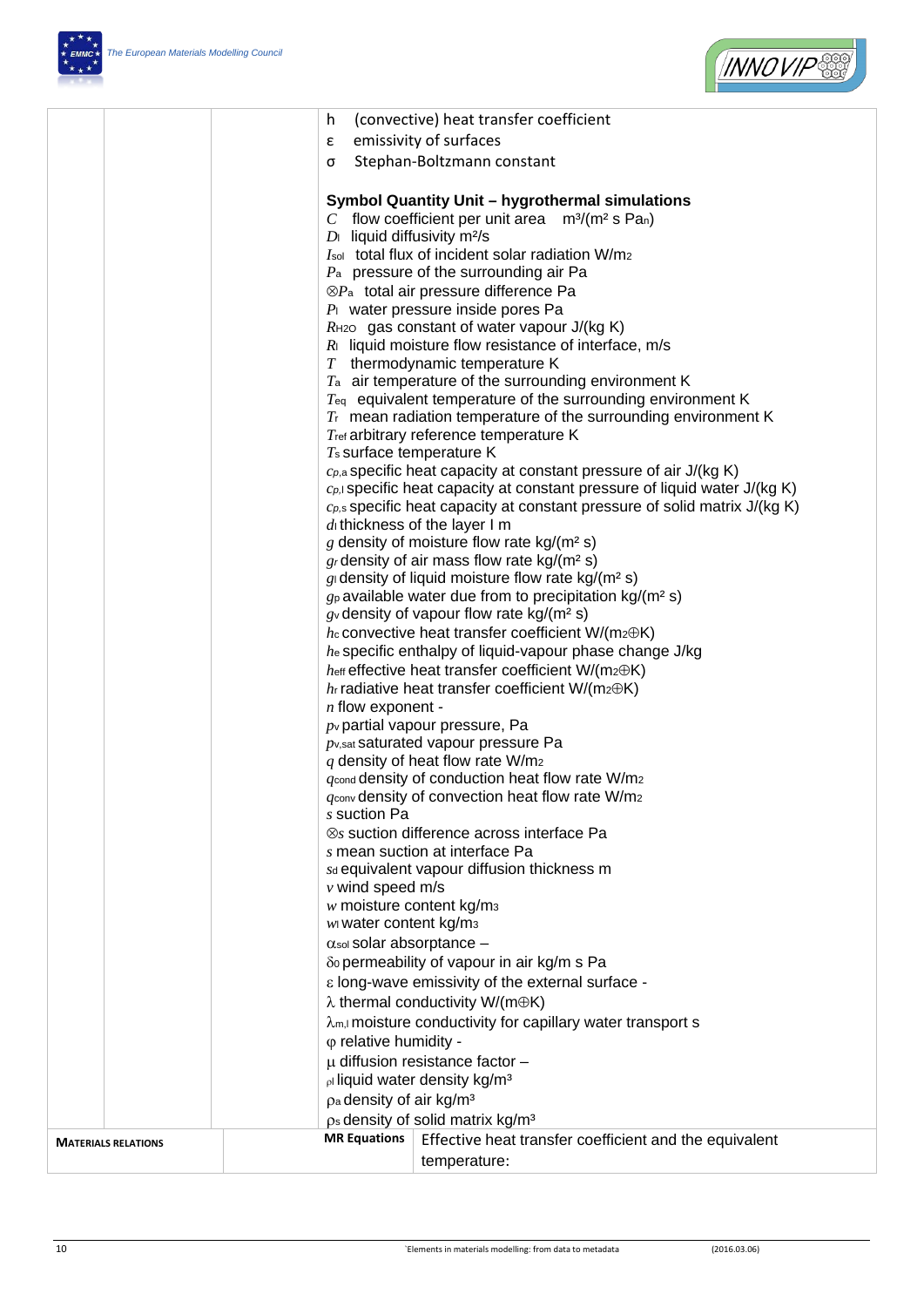



|     |                 |                                                        | $h = h_{\rm c} + h_{\rm r}$                                                                                                    |
|-----|-----------------|--------------------------------------------------------|--------------------------------------------------------------------------------------------------------------------------------|
|     |                 |                                                        | $T_{\text{eq}} = T_{\text{a}} + \frac{1}{h} (I_{\text{sol}} \alpha_{\text{sol}} + (T_{\text{r}} - T_{\text{a}}) h_{\text{r}})$ |
|     |                 | <b>Physical quantities/</b><br>descriptors for each MR | See List above                                                                                                                 |
| 2.4 | SIMULATED INPUT | <b>NA</b>                                              |                                                                                                                                |

*This part is similar to the description on input files to simulation software and requires understanding of the underlying architecture of the data in certain class of solvers for the models.* 

| <b>SPECIFIC COMPUTATIONAL MODELLING METADATA</b>                                                                                       |                                                                                                                                                                                                                                                                                                                                                                                                                                                 |                                                                                                                                                                                                                                                                                                                                                                                 |  |
|----------------------------------------------------------------------------------------------------------------------------------------|-------------------------------------------------------------------------------------------------------------------------------------------------------------------------------------------------------------------------------------------------------------------------------------------------------------------------------------------------------------------------------------------------------------------------------------------------|---------------------------------------------------------------------------------------------------------------------------------------------------------------------------------------------------------------------------------------------------------------------------------------------------------------------------------------------------------------------------------|--|
| <b>NUMERICAL SOLVER</b>                                                                                                                | Finite volume based solver<br>Coupled Heat and Mass transfer equations on components: implicite, iterative finite-<br>volume solver with adaptive time steps - with iterative coupling of heat and mass<br>transfer.<br>Building simulation between zones: energy balance equations with implicit and iterative<br>solver with adaptive time steps or explicit solver with short time steps (auto-adjusted)<br>depending on the sub-models used |                                                                                                                                                                                                                                                                                                                                                                                 |  |
| SOFTWARE TOOL                                                                                                                          | WUFI + (combined hygrothermal simulation and dynamic building simulation program)                                                                                                                                                                                                                                                                                                                                                               |                                                                                                                                                                                                                                                                                                                                                                                 |  |
| <b>TIME STEP</b>                                                                                                                       | Hygrothermal: Time step dependent on climatic data (real time - 5 min or hourly values)                                                                                                                                                                                                                                                                                                                                                         |                                                                                                                                                                                                                                                                                                                                                                                 |  |
| <b>COMPUTATIONAL</b><br><b>REPRESENTATION</b><br>Refers to how your<br>computational solver<br>represents the<br>material, properties, | <b>PHYSICS</b><br>EQUATION,<br><b>MATERIAL</b><br><b>RELATIONS,</b><br><b>MATERIAL</b>                                                                                                                                                                                                                                                                                                                                                          | All physical vlaues are written up for finite volumes                                                                                                                                                                                                                                                                                                                           |  |
|                                                                                                                                        | <b>COMPUTATIONAL</b><br><b>BOUNDARY</b><br><b>CONDITIONS</b>                                                                                                                                                                                                                                                                                                                                                                                    | The physics b.c. are written up for the faces of theouter finite volumes.                                                                                                                                                                                                                                                                                                       |  |
|                                                                                                                                        | <b>ADDITIONAL</b><br><b>SOLVER</b><br><b>PARAMETERS</b>                                                                                                                                                                                                                                                                                                                                                                                         | Stop criteria on convergence:<br>Heat-flux density: 0.001 to 0.0001 W/m <sup>2</sup> from simulation step to<br>simulation step.<br>Temperature: Usually around 0.00001 to 0.000001 K from step to step.<br>A finer mesh will be used at specific areas. Symmetric planes will be used<br>to limit the number of nodes and elements and to increase the speed of<br>the solver. |  |
|                                                                                                                                        | equation variables,                                                                                                                                                                                                                                                                                                                                                                                                                             |                                                                                                                                                                                                                                                                                                                                                                                 |  |

## **Post processing**

*The "raw output" calculated by the model is per definition the physics variable in the PE(s). This is already specified in the entry 2.2 and will appear in your dark green circles in the workflow picture. This output is processed by a post processor in order to calculate values for physics variables for larger entities that can be input to the next model or that are the final output of the total simulation. The physics used to do this calculation is to be documented.*

|     | <b>POST PROCESSING</b>                           |                                                                                      |              |
|-----|--------------------------------------------------|--------------------------------------------------------------------------------------|--------------|
| 4.1 | THE PROCESSED OUTPUT IS<br><b>CALCULATED FOR</b> | Hygrothermal: simulated output is the temperature, the heat-flux and the local water |              |
| 11  |                                                  | 'Elements in materials modelling: from data to metadata                              | (2016.03.06) |